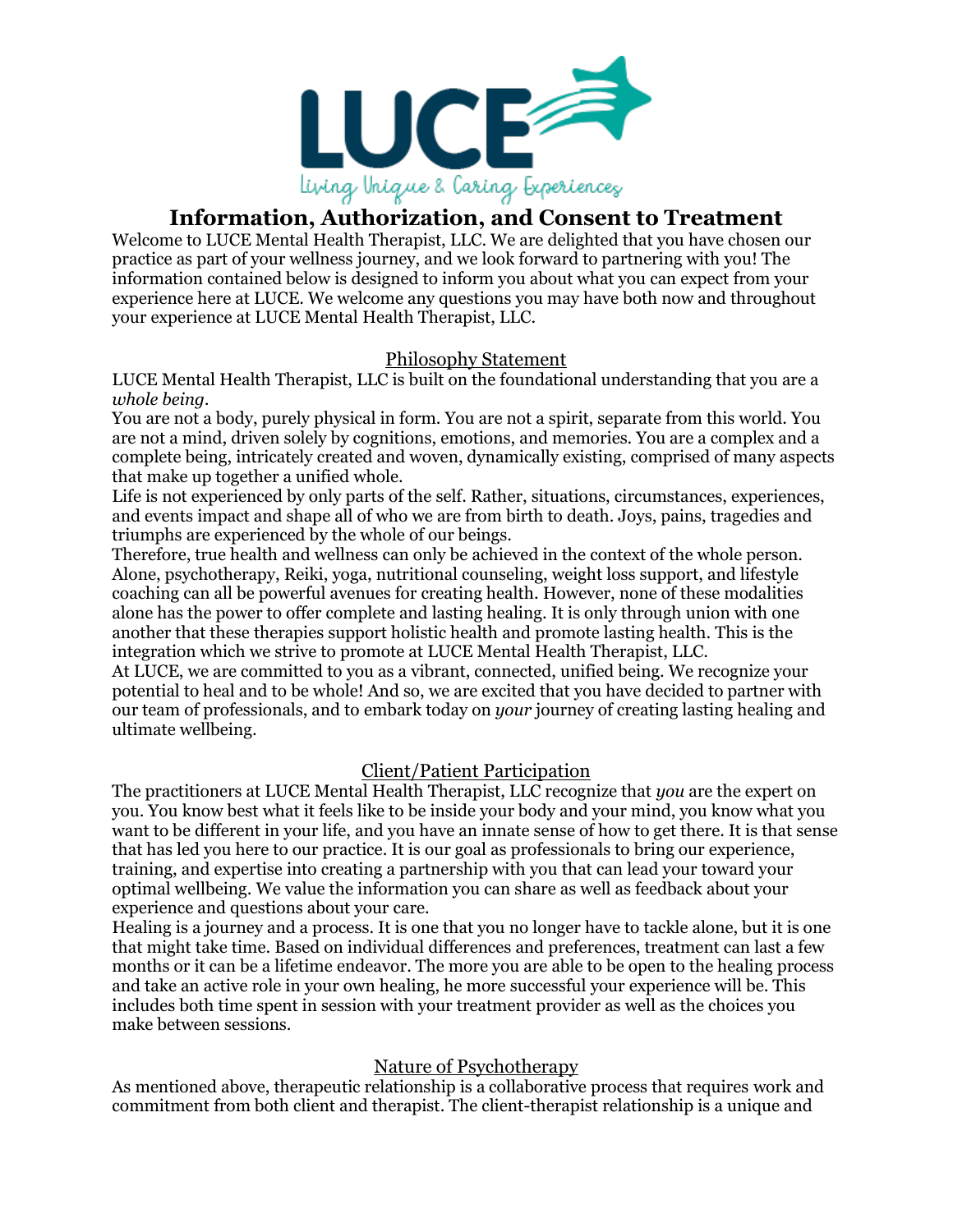

dynamic relationship that will be built with time and will grow and change. Like many relationships, it will take time for client and therapist to build mutual trust, and like many relationships, it is normal for feelings of joy, love, fear, anger, sadness, etc. to be part of the client-therapist relationship. Most effective and productive therapeutic experiences will be journeys complete with both highs and lows. It is likely that there will be times when as a client, you will feel really proud of the work you are doing, satisfied with your therapeutic relationship, and excited about the ways you are growing and changing as a product of being in therapy. It is also equally as likely and appropriate that there may be times when you are perhaps feeling more sad, angry, scared, or confused than you were when you started therapy. It is often normal to expect things to get worse before they get better as you begin talking about, thinking about, and feeling that which has been shoved down and pushed aside in the past. Clients are ENCOURAGED to talk to their therapist about how they are feeling at each stage of the therapeutic process, and to share their experiences openly and honestly so that, like in other things, the therapist can know how to be most helpful to the client.

Because of the professional nature of the client- therapist relationship, there are some significant differences between the therapeutic relationship and other relationships. It is considered to be unethical and detrimental to the therapeutic process for client and therapist to interact outside of the therapeutic arena. Any social or business relationships between client and therapist are considered to be "dual relationships," and may compromise your treatment. Similarly, because of a therapist's requirement to keep your identity as a client confidential, your therapist will not address you in public unless you speak to him or her first; even then, public contact will be kept brief. Your therapist must also decline any invitation to attend gatherings with your family or friends, will not share much personal information with you about him or herself, and cannot be your friend during treatment or after treatment is completed. In sum, it is the duty of your psychotherapist to maintain a professional role. This is not intended to be discourteous in any way, but is strictly for your long-term protection.

#### Reiki

Reiki is a simple, gentle, hands-on energy technique that is used for stress reduction and relaxation. Reiki is based on the understanding that the body has the innate ability to heal itself, and that complete relaxation is often beneficial in this process. Long term imbalances in the body sometimes require multiple sessions in order to facilitate the level of relaxation needed by the body to heal itself.

Reiki practitioners do not diagnose conditions nor do they prescribe or perform medical treatment, prescribe substances, or interfere with the treatment of a licensed medical professional. Reiki can complement, but does not take the place of medical care or psychological services. It is recommended that clients see a licensed physician or licensed health care professional for any physical or emotional aliment they may have. If a client desires these additional and complementary supports, a referral can be made at any time to one of our qualified in-house psychotherapists, our Doctor of Chiropractic, or our Doctor of Naturopathy. We can also assist you in any way we are able in accessing other services outside of LUCE Mental Health Therapist, LLC.

### Holistic Healthcare/Naturopathy

LUCE Mental Health Therapist, LLC is built on the foundation that the body and mind are capable of functioning with absolute health. Instead of masking symptoms, we employ a variety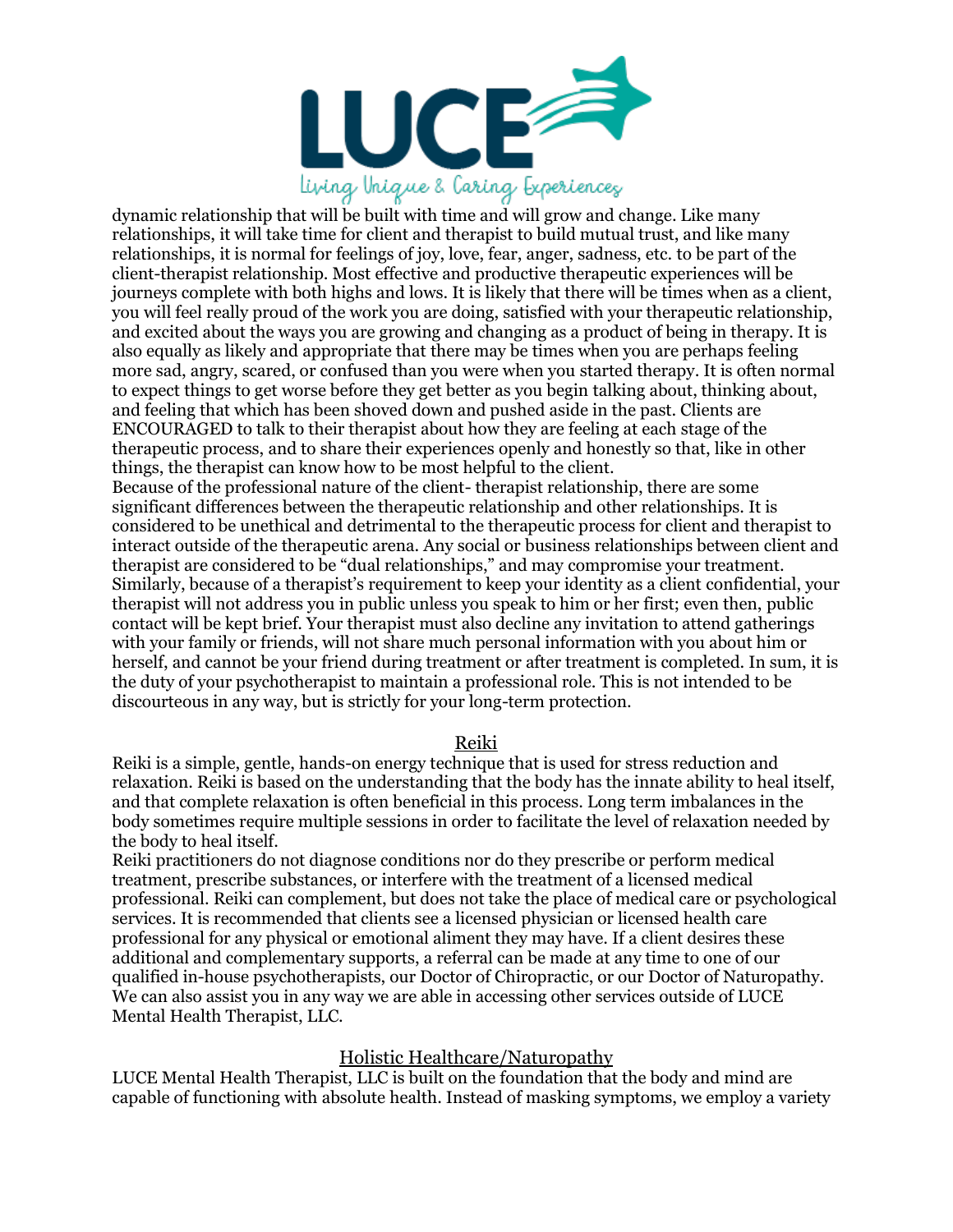

dysfunction in body, mind, emotions, and social relationships. Our work is not a substitute for medical care or pharmaceutical drugs, and we recommend that our patients/clients continue regular consultations with their medical providers.

### Treatment of Minors

By law, legal guardians are entitled to full access to the records of a minor client including health information regarding session content. Parents without legal guardianship have no legal rights to records and are bound by the parameters of standard confidentiality laws. A collaborative and supportive relationship between child, therapist, and custodial caregiver is often the most effective way to support the healing and recovery of minor clients, and will be encouraged. At the same time, it is necessary, especially in the treatment of adolescent and teen clients, that the minor feel that their sessions and the information disclosed therein is private; thus it is helpful if session content is allowed to be kept private between minor and treating provider, unless provider deems there to be a safety risk to minor client. If a safety risk or significant health concern ever becomes apparent, the treating provider will make all reasonable efforts to prepare the minor client to disclose the concern to the legal guardian; if the minor client is not able to do so, at that time provider will make the disclosure on behalf of the minor client.

## Confidentiality and Professional Records

LUCE Mental Health Therapist, LLC is in compliance with both legal and professional standards for the maintenance and storage of treatment records. Your communications with your treatment providers at LUCE will become part of a clinical record of treatment, which is referred to as Protected Health Information (PHI).

Your PHI will be kept in a file stored in a locked cabinet at our office. Our practitioners will keep your information and disclosures completely confidential with the following exceptions as required by law and the nature of our professions:

- Client requested communication authorized by completion of Release of Information

- Concerns about abuse or neglect of a child, elderly or disabled person

- Perceived immediate risk of suicidality or homicidality (this may deem appropriate several actions, including alerting police, warning potential victim, contacting supportive family members or emergency contact person, or seeking hospitalization of client) - Court order or subpoena

In the case of the latter, a psychotherapist's license provides him or her with the ability to uphold what is legally termed "privileged communication;" this refers to your right as a client to have a confidential relationship with a counselor. The State of Georgia has a very good track record in respecting this legal right.

Please note that in couple's counseling, your therapist does not agree to keep secrets between partners. While you have a right to individual privacy, any information shared with the therapist that may be detrimental to the other partner, the relationship as a whole, or effectiveness of therapy will not be kept secret. If one partner discloses such information to the couple's therapist, the therapist will conclude that either that partner would like help learning how to share the information with the other partner in session, or is ready to terminate the existing relationship and receive a referral to another couple's therapist.

If at any time, you wish to receive information from your official client record, please make this request to your therapist and the center director. Clients will be charged for any professional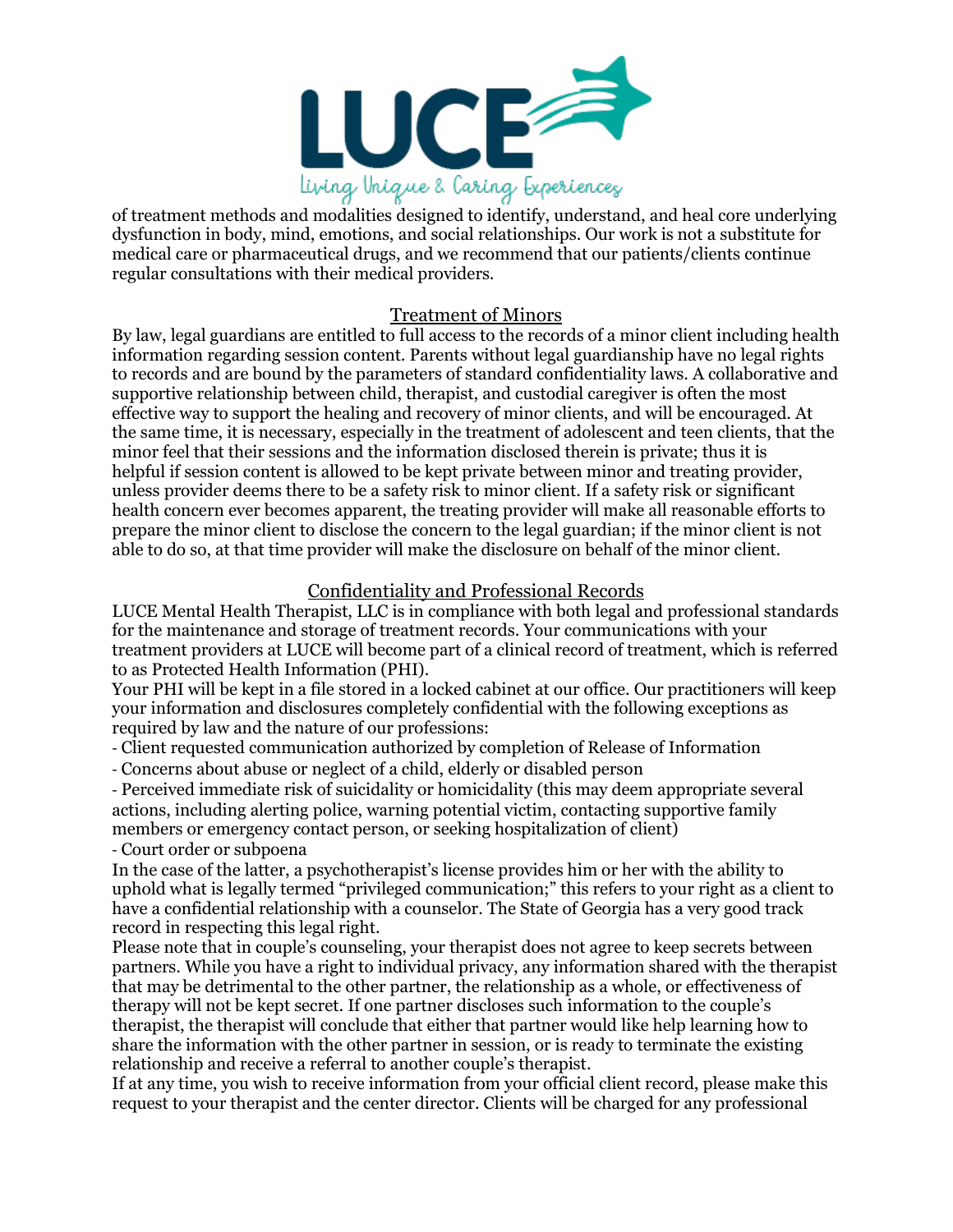

correspondence based on provider's time spent and/or record duplication requested pursuant to GA Code OCGA 31-33-3 and the Georgia

Office of Planning and Budget.

Availability and Emergency Contact

LUCE Mental Health Therapist, LLC is an outpatient group practice and we are structured in such a way that allows us to serve individuals who are reasonably safe and resourceful. Our providers do not carry pagers and are not available 24 hours a day, 7 days a week. Each individual provider within our group practice has different availability and will communicate with you about that directly and specifically. If at any time, you feel that the availability we have to offer does not provide sufficient support for you, please discuss this with your provider and he or she can discuss additional resources which may be of help to you or transfer your case to a therapist or clinic which is able to provide 24 hour support. Generally, our providers will return your telephone calls within 48 hours, unless other parameters or exceptions have been previously discussed.

IN THE CASE OF AN EMERGENCY, PLEASE CONTACT:

- Ridgeview Institute (770-434-4567) or Peachford Hospital (770-455-3200)

- The GA Crisis and Access Line (1-800-715-4225)

 $-$  011

- Or go to your nearest Emergency Room.

Electronic Communication and Use of Technology

LUCE Mental Health Therapist, LLC is dedicated to taking the precautions necessary to protect your confidential information. Frequently, e-mail and text or other forms of electronic messaging can be helpful tools for communicating between sessions. LUCE Mental Health Therapist, LLC, acknowledges, however, that these forms of communication are not always completely secure methods of communication, and therefore cannot guarantee client confidentiality via these methods.

Electronic communication may be used to initiate and obtain information about therapeutic services, schedule appointments, transmit documents, and similar purposes initiated by the therapist. Electronic communication is not an appropriate means of terminating services or contacting therapist in the event of a crisis situation whereby your safety or the safety of others may be at risk. Please also do not use electronic communication to bring up any therapeutic content or issues. All email correspondence will be printed and kept as part of your clinical record.

LUCE Mental Health Therapist, LLC does employ Facebook, Twitter, Blogspot and other forms of social media as a means of marketing and connecting with the community. It is your choice as to whether to connect with our business page on these or other sites; again we cannot guarantee your confidentiality on these sites.

However, in an effort to maintain the professional nature of our relationships, the providers at LUCE do not accept requests from current or former clients on personal social networking sites. **Please feel free to ask questions or discuss these or any other policies with your provider. By signing below, you indicate that you have read and agree to the above policies, and consent to engaging in treatment with LUCE Mental Health Therapist, LLC.**

\_\_\_\_\_\_\_\_\_\_\_\_\_\_\_\_\_\_\_\_\_\_\_\_\_\_\_\_\_\_\_\_\_\_\_\_\_\_\_\_\_\_\_\_\_\_\_\_\_\_\_